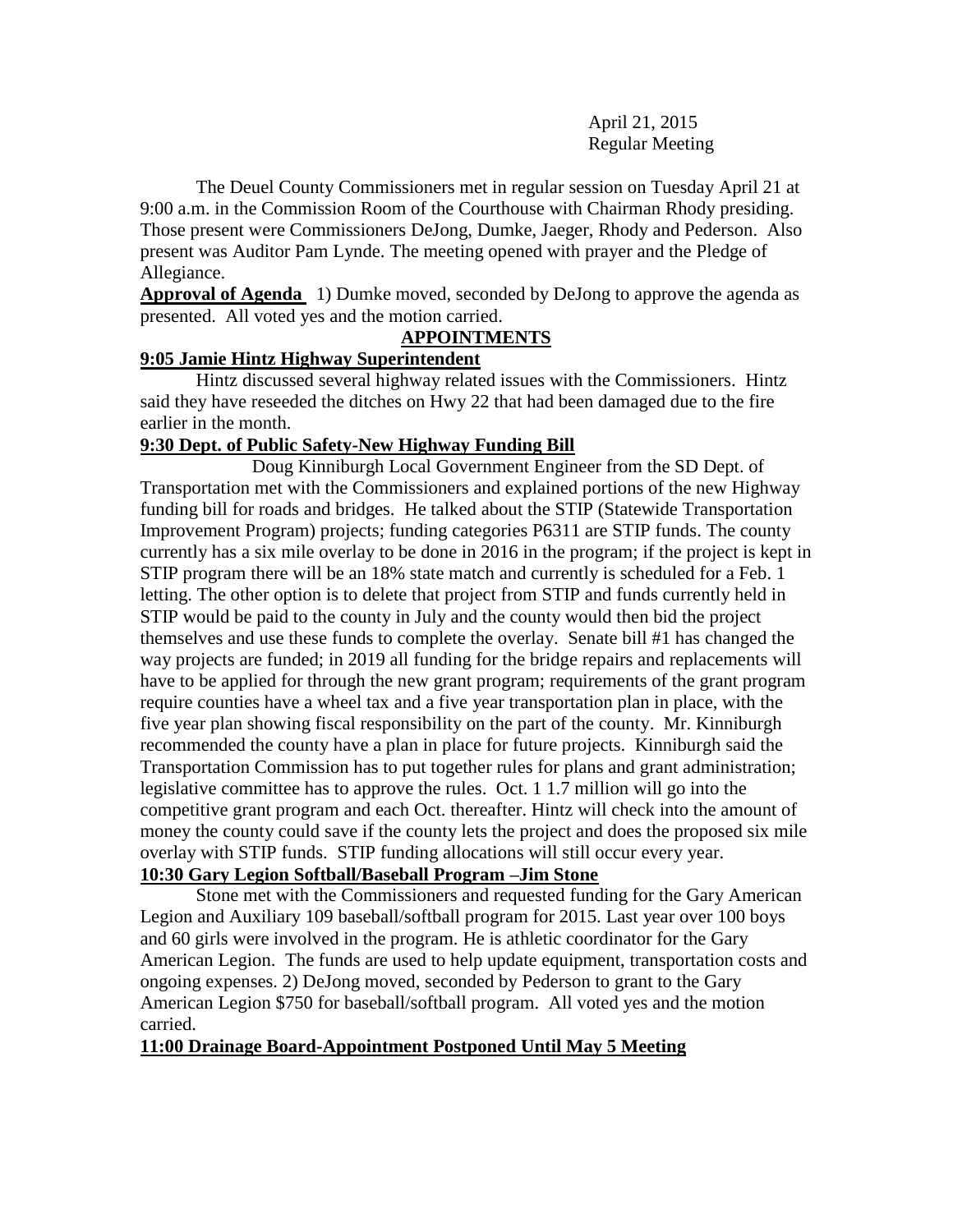#### **11:15 Drainage**

3) Dumke moved, seconded by Pederson to adjourn as County Commission and reconvene as the Drainage Board. All voted yes and motion carried. Terry Krause presented an application to drain on the W1/2SW1/4 of 22-116-48 with the water flowing north and west to a natural drainway and then south. He stated they will be using five, six and eight inch tile sizes. He had secured the sign off of adjoining landowner and had the wetland determination on the above described property. 4) Dumke moved, seconded by Jaeger to approve and issue drainage permit #D15-11 to Terry Krause on the above described property. All voted yes and the motion carried. 5) DeJong moved, seconded by Jaeger to adjourn as Drainage Board and reconvene as County Commission. All voted yes and the motion carried.

# **11:30 Joan Sacrison-Deuel Area Development**

 Sacrison presented a slideshow on the Wildlife Estates project and stated DADi through H-D Electric had been awarded a \$300,000 loan to help fund the infrastructure of the housing project and the project will need additional funding to show local commitment for the project. The project is located in Clear Lake.

#### **Warrants**

# **NEW BUSINESS**

6) Dumke moved, seconded by DeJong to approve warrants paid early. All voted yes and the motion carried. AT&T 126.34 EM Cell Phone; SD Dept. of Labor \$287.12 Unemployment Claim.

#### **Plat**

7) Jaeger moved, seconded by Rhody to approve Plat and Resolution #15-08 of Block 1B & 1C, Bergjord's Add'n. Replat of Block 1A, Bergjord Add. NE4SE4 32-113- 48. All voted yes and the motion carried.

# **COUNTY COMMISSIONERS**

#### **#15-08**

Be it resolved by the Board of County Commissioners, Deuel County, South Dakota, that the herein PLAT OF BLOCKS 1B AND 1 C, BERGJORD'S ADDITION, being a replat of Block 1A, Bergjord's Addition located in the NE1/4 of the SE1/4 of Section 32, T113N, R48W of the  $5<sup>th</sup>$  P.M., Deuel County, South Dakota, prepared by Brian D. Ernst, Registered Land Surveyor of the State of South Dakota be and the same is hereby approved.

I, Pam L Lynde, County Auditor for Deuel County, South Dakota, do certify that the foregoing resolution was passed by the Board of County Commissioners, Deuel County, South Dakota, at the regular meeting on the 21st day of April, 2015.

> Pam L. Lynde Deuel County Auditor

#### **Letter Dept. of Ag.**

A letter concerning the County Site Analysis Program was discussed.